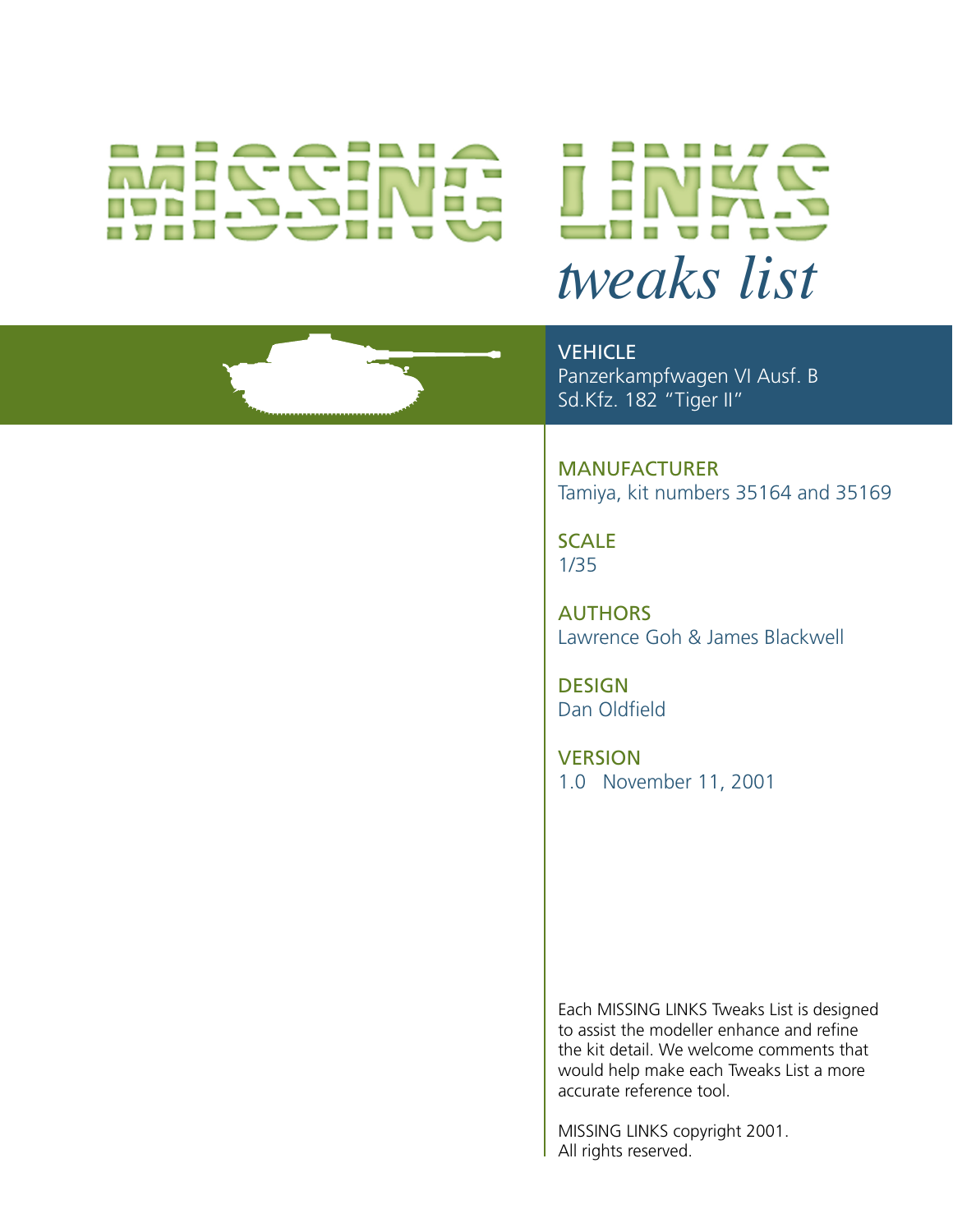*by Lawrence Goh*

# **HENSCHEL TURRETED VERSION**

## TURRET

*1.* Fill the hole under the forward periscope on the turret roof in front of the loader's hatch with plastic. Remember to cut a small rectangular hole large enough for a periscope to go through. Finemolds make a terrific transparent set.

*2.* Welded across the front edge of the turret roof is a long slim piece of rain guard.

*3.* The commander cupola. This is where much of the detailing is needed. First, the swivelling arm is supposed to be separate from the round dome hatch. The best way out of this is to get Armored Brigade Models' cupola and hatch set. The hatch itself is separate from the arm. There is a head cushion pad underneath the dome hatch. The arm is correctly detailed as well. The cupola periscope wells beats Tamiya's anytime. Note that ABM's set is not complete, it does require you to use back Tamiya's AA MG ring, and probably some small fittings around the cupola that are well covered by Aber's detail set. Note that there are two tubes on the cupola, one is welded in front of the armored cup that pivots the swivel arm, and the other diagonally across the cupola. These are for the rarely used "umbrella". Photos of this in use can be found in the Jentz/Doyle TII hardcover.

*4.* All three pilzens are located incorrectly, check your references on this - the best reference would be 1/35 drawings from Jentz/Doyle TII hardcover.

*5.* The torsion bars on the rear turret hatch are wrong. If you're building an early production TII, with the bars exposed, you'll need to correct this. Small details were found on the bars, a hex bolt head on each, close to the hatch, and small rectangular shape close to the bolt on the right bar.

*6.* At the bottom of the rear turret hatch there should be two slits exposing the torsion bars, mentioned above. A good reference for this is the Panzers in Saumur 1 book by Model Graphics of Japan, which has plenty of good color shots.

*7.* The ejection port on the rear-most roof armor plate is too far back (This error was highlighted to me by Mirko). It should be moved closer to the weld line. What I've done to mine was to carefully cut the area out, by drilling tiny holes along a scribed rectangle around the area. After I've cut enough plastic between the port and the weld line, I glue it back. To level the separated plate with the surrounding, I've used plastic backing on the

underside. After the separated plate has been positioned correctly, I filled the gaps with putty.

*8.* The hinges for the loaders hatch looked wrong. They should be tapered downward and inward towards the front. The gap around it should be smaller as well.

*9.* The commander's targeting guide in front of the cupola (rectangular shaped) is placed incorrectly. It should be repositioned directly in front of the 12 o'clock periscope on the cupola. Aber details include these but I scratch-built them from stock plastic and wire, adding two retailing bolts on top.

*10.* The telescope port at the front turret armor needs a bit of detail. There is a stepped armor on the inside that leads to the hole for the periscope. Also, the hole itself is not tall and wide enough. Carefully remove excess areas without damaging the shape of the crevice, and place the stepped details on the inside (built from stock plastic small drill bits of several sizes are perfect for this job).

*11.* The hole on the right of the front armor, just behind the hole on the mantlet, would be best used by placing an MG 34 in it. While not obvious when you view the tank in many angles, it is obvious at certain angles.

*12.* The mantlet for the "332" and a number of the late production T2s does not have the "ring" retail at the center. Depending on which T2 you're referencing, this may or may not be removed. What I've done was to remove the ring with a motor tool, fill up the area with putty, sand them down and then carve "dents" into the area again with a motor tool.

*13.* The bolt collar at the front edge of the mantlet has a wire running through the center of each bolt, interconnected.

*14.* The barrel for the kit is the wrong length. While not obvious, those who are accuracy-inclined would want to correct this. The details on the front edge of rear section (shorter) is wrong and under detailed. The groove lines at the rear of details are in the wrong positions as well. There are 6 holes on the deep groove at the forward edge of the rear section. From edge-to-edge, the rear section should measure 26mm. For the front section, it should read about 74mm - front of the rear section to the point just before the locking collar of the muzzle break. These measurements came from the Swedish Trio (Mirko, Gunnar, Per). From the many aftermarket barrels, I've been gathering, only Jordi Rubio came really close to the measurements, minus the 6 holes.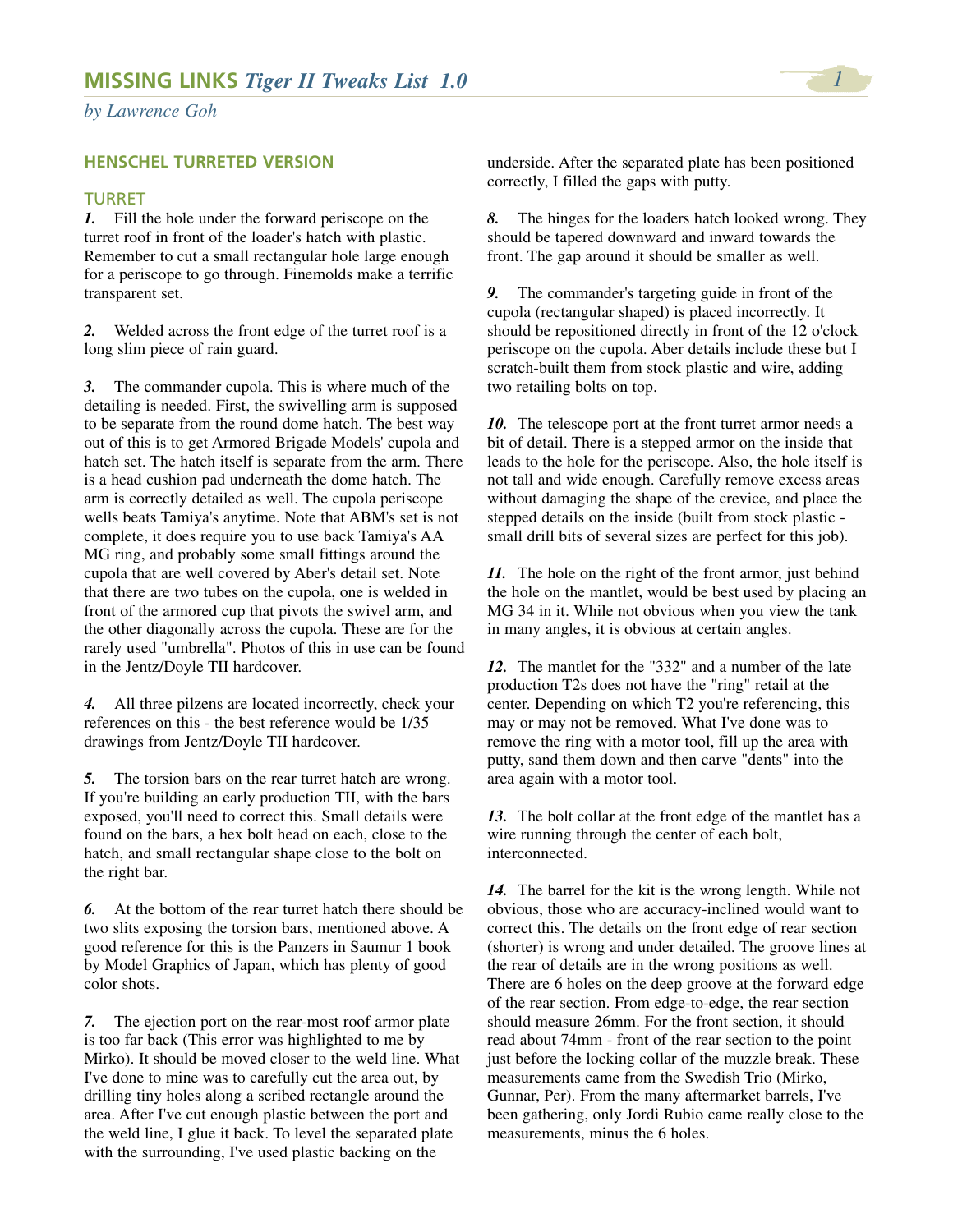*by Lawrence Goh*

*15.* When you attach the kit's muzzle break (better than metal ones from the aftermarkets) to the barrel, remember to carve two very small square notches diagonally on the inner edges of the front round hole. The first should be at about 45 degrees from 12 o'clock, with the other directly diagonally opposite.

## HULL REAR TOP

*1.* There should be a couple more rivets around the antenna mount located at the rear on the engine deck's RHS.

*2.* There are 3 rectangular rotating stoppers on the rim of the engine access. The kit has them molded on. I removed these and scratch built them with plastics so that I can provide a bit of irregular, realistic position by rotating them around a bit.

*3.* Aber's forward engine meshes (the additional large ones), after bending, are hollowed on the curved edge. I've used plastic strips to cover this gap up.

*4.* The Bosch headlight is better replaced by Modelkasten ones. Or you could correct it as per headlight for any other german AFVs you've done before. Add wiring between the light to a raised round detail on top of the hull roof.

*5.* Front, side and rear fenders are better replaced from Aber's if you want "scale" thickness and an option to create dents on them with ease.

*6.* The rear plugs (when viewed from above) actually corresponded to notches carved on the side sloped armor - one on each side. From the side views, these notches are curved, and they are reflected on the sponsons as rounded grooves. These grooves were there to allow clearance to the rear plugs. Note that the notches are especially not obvious on zimmerited vehicles as they were usually covered up with the paste. On nonzimmerited ones, they would be obvious, particularly on "332" shots that I've seen.

# *further reading*

Germany's Tiger Tanks: VK45.02 to Tiger II Design, Production and Modifications Schiffer Publishing Ltd.

Tigers in Combat 2 J.J. Fedorowicz Publishing Inc.

Panzers at Saumur 1 Model Graphix

Panzer Tracts No 6: Schwere Panzerkampfwagen D.W. to E-100 Including the Tigers

Ground Power # 43 Delta Publishing

Ground Power #53 Delta Publishing

New Vanguard 1: King Tiger Osprey Publishing

Achtung Panzer 6 Dai Nippon Kaiga Co.

The Combat History of Schwere Panzer-Abteilung 503 J.J. Fedorowicz Publishing Inc.

*7.* The armored pot for the two rear exhaust tubes requires two lifting lugs for each pot - one on each side of the pot. The exhaust outlets for each tube are better represented by drilling them through and inserting a vertical wire through at the mouth of each outlet.

*8.* The kit's sloped armor sides has the bottom rear edge "beveled" flat. In actual fact, they looked "beveled". The bottom edge should be sloped all the way through, with only that rear section filed VERTICALLY a little not horizontally like what the kit's hull shows. To correct this, you'll need to build that area up with a very slim "triangular" plastic piece. The "triangle's" lower edge should continue the straight slope. After that, file the "triangle" on the side at 90 degrees, giving that false beveled look. Basically, you're just adding a triangular fillet to the rear edge to correct the look.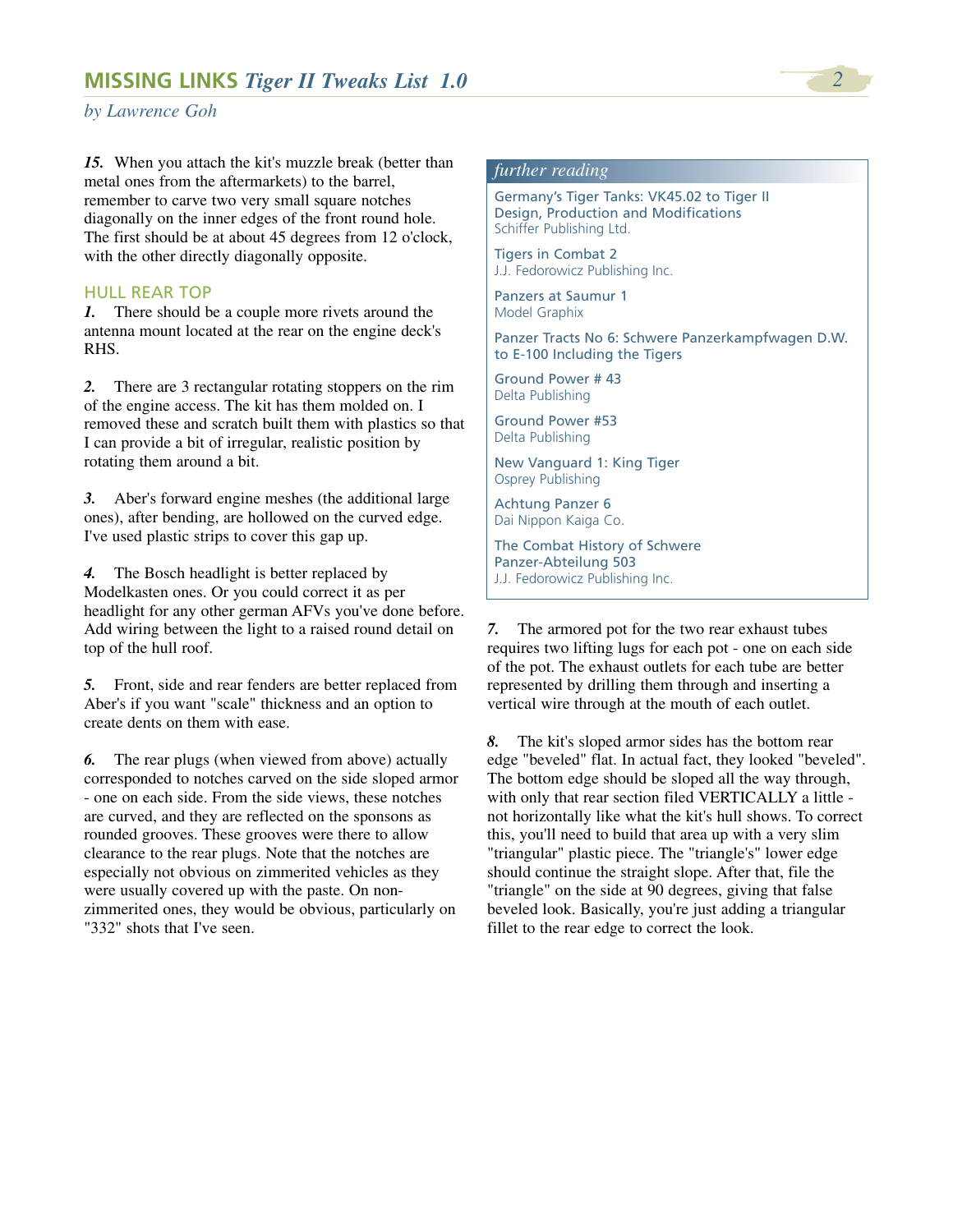*by James Blackwell*

# **HENSCHEL TURRETED VERSION**

# LOWER HULL

1.General Replace tracks if so inclined

# 2. Front

If removing outer edge of front fender, thin it out and add 3 mounting bolts above and below

If removing curved front fender totally add 3 hinges to glacis plate

Add sprung retaining pins to protruding side wall sections that lock the curved front fenders down from thin rod, strip and a rivet head and 'L-shaped' bracket to inside face of fender to sit on the side wall

Drill a small hole in one side face of inside bolt head

# 3. Sides

Add 2 missing shock tower plugs to side walls plus slight cutouts in the hull side wall lower edges above them

# UPPER HULL

# 1. Front

Shorten interlock plate on glacis join from nose armor by 2mm as Tamiya have done both glacis and nose plate at the same thickness

Add more detailed 'scale' Bosch light, mount and wire up back to conduit plug on hull roof

Add zimmerit if desired

Drill out muzzle of MG, add cooling slot, 2 small holes and serrated collar edge to top and bottom of MG barrel sleeve

Add MG plug chain mount (and chain and plug if desired) to top edge of glacis plate

#### 2. Sides

Detail shovel bracket on LHS with tool clamps, 4 rivets and strip on semi-circular sleeve and strip stopper behind handle.

If skirts aren't fitted redo mounting plates as they are underscale and have odd bevel on bottom edge

Replace track changing cable and brackets if desired on LHS - same with tow cables

Detail up spare aerial tube on rear RHS with brackets and securing chain for cap

#### 3. Rear

If doing an early to mid model with jack and jack block still fitted they can both be detailed;

Add better mounting brackets for jack with wingnuts, replace solid handle with wire one, open up 'foot' on jack body, drill out hole on end of handle

Jack block needs lifting handle added to the top edge, rows of tiny rivets added to securing straps, edge of strap demarcation scribed into edge of top face and wood grain scribed in behind it, plus wingnuts added to 2 centre mounting points

If removing rear fenders fill slot and add 3 hinge points

Add triangular strip with small hole drilled in to rear plate near bottom of sidewall overhang where spring loaded fender pin secures

Add pin to rear fenders to match, plus wingnut and 2 small strips on flap bracket and rivet detail on underside after thinning out and possibly strip edges if desired

Add missing starter crank guide tube to bracket on RHS armored exhaust guard from rod, tube, 2 small bolt heads and fine chain

Add 2 lifting pegs, cast texture and casting no.s to these guards plus cut rain holes into their bases

Scribe join in exhaust pipe flange plate and add 4 small bolts on underside plus add texture and redo vanes in openings after drilling them out deeper

Redo distance light with more detail if desired

Add wingnuts to 'C-hook' tow clevis brackets or totally remove molded on brackets and redo from strip and rod

As with front ones drill a small hole in one face of the inner bolt head of 'U-hooks' if fitted

#### 4. Top deck

Detail tool brackets with clamp handles and miscellaneous details

Add missing hatch retainer clips from strip

Add 3 missing lifting hooks to hatch plate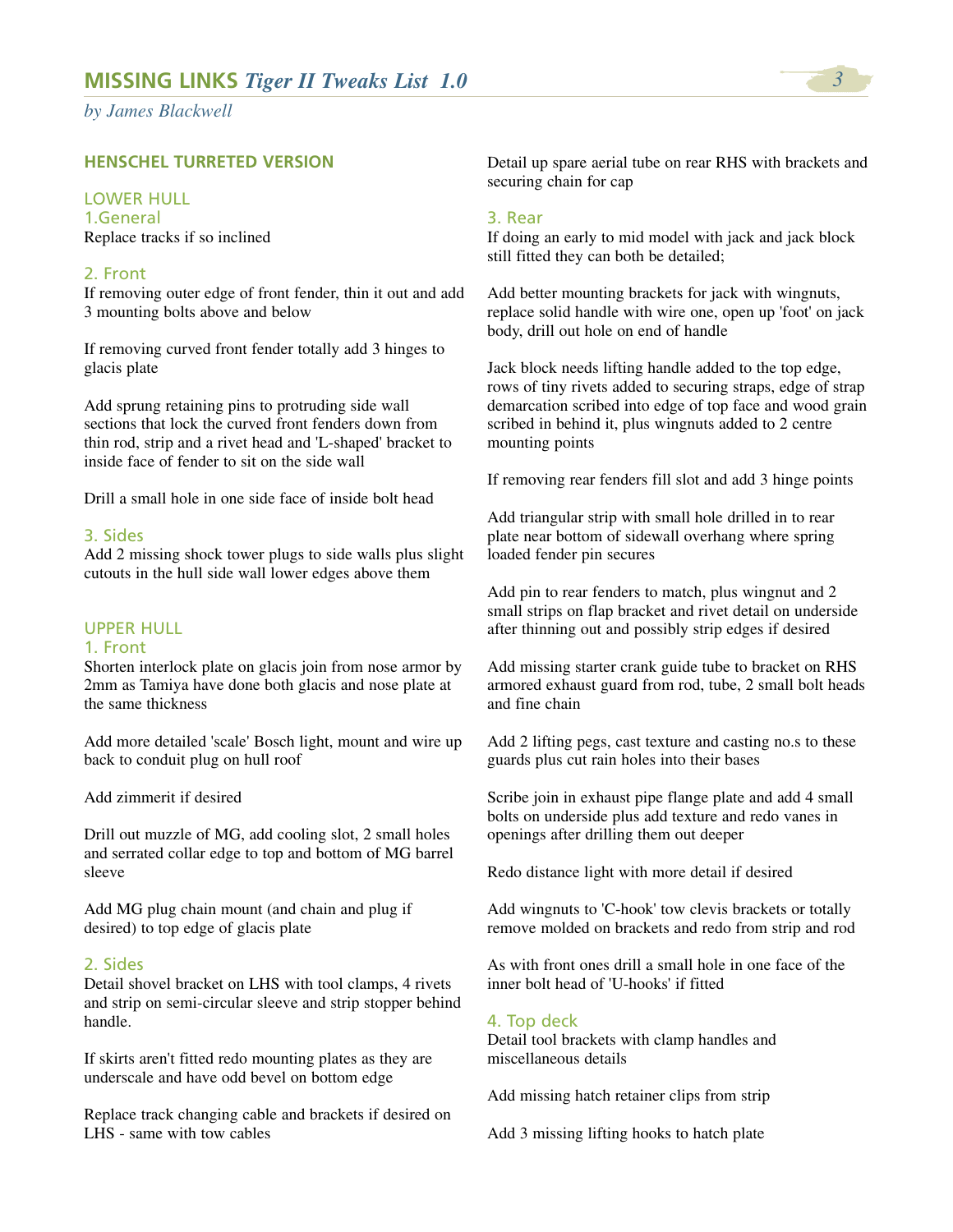# **MISSING LINKS** *Tiger II Tweaks List 1.0 4*

# *by James Blackwell*

Add p-e mesh grill covers; Tamiya, Aber, Eduard, Show etc. and add a P&D hex bolt to 4 corners of each of the rectangular ones

Re do the mesh with a better weave in the 2 large frame grills plus add 2 square strips and bolts to 4 frame corners

Add 3 missing lifting hooks around circular grills

Add bracket for bolt cutters and clamp handle

Drill open crowbar tube on engine hatch used for levering it open (rear end is capped though)

Redo 3 hatch tabs in different positions if required

Add 4 small discs around 2 top plugs on engine hatch breather covers

Scratch missing retaining hook on engine hatch and tooth it hooks onto on deck

Redo aerial mount base if desired and add 2 small bolts to outside edge of deck next to it

Drill out and add real mesh into engine ventilator with bolted ring around opening

Add missing plate to section behind rear grill with a small rectangular cutout in each and add radiator overflow pipes to this

## TURRET

1.Gun

Add missing baffles inside muzzle brake (MB)

Add locking strip and bolt to top of MB

Cut in 4 rectangular slots to MB collar

Drill in 6 holes around barrel join collar on 2 piece gun and 2 holes at 9 and 3 o'clock positions on first line back from join

Add locking wire through mantlet bolt heads on forward facing collar to prevent them undoing

Add casting seam along mid line of mantlet on both sides with casting no.s on RHS

Add coax muzzle in mantlet hole with tube going back into turret

Add gas detector plate to top edge of mantlet

| selected detail sets                                                |                                                           |
|---------------------------------------------------------------------|-----------------------------------------------------------|
| ABER                                                                |                                                           |
| Main set #35040                                                     | Side skirts set #35A40                                    |
| Front & rear fenders<br>set #35A42                                  |                                                           |
| <b>EDUARD</b>                                                       |                                                           |
| Fenders set #35400                                                  | Henschel turret set #35399                                |
| Porsche turret set #35376                                           | Zimmerit set #35404                                       |
| <b>MODELKASTEN</b>                                                  |                                                           |
| Tiger II tracks #SK-06                                              | Tiger II spare tracks #SK-16                              |
| <b>FRIULMODEL</b>                                                   |                                                           |
| Tiger II standard track<br>#ATL-16                                  | Tiger II transport track<br>#ATL-21                       |
| Tiger II early track #ATL-22<br>(18 tooth drive sprocket)           | Tiger II final track #ATL-37<br>(18 tooth drive sprocket) |
| Tiger II early track type B<br>#ATL-41 (18 tooth drive<br>sprocket) | Tiger II transport track<br>type B #ATL-22                |
| <b>JORDI RUBIO</b>                                                  |                                                           |
| Tiger II 2 piece<br>barrel #IR-06                                   | Tiger II monoblock<br>barrel #IR-14                       |
| <b>ELEFANT MODEL ACCESORIES</b>                                     |                                                           |
| Tiger II barrel cleaning rods #35485                                |                                                           |

A few versions of mantlet were used so check the shots and see what yours has (stepped with collar, stepped without collar or late smooth bell-shaped one)

#### 2. Turret Body

Add stepped opening behind Gunner's sighting aperture from layered strip

Add small deflector strip along front edge of turret roof fitted to some

Add CO's blade sight to roof mount in front of pilzen from wire, strip and 2 bolt heads

Add scope inside Loader's scope guard

Add scopes inside CO's cupola

Add armored collar round cupola hatch hinge

Add 2 thin tubes on cupola near hatch hinge and 4 o'clock scope